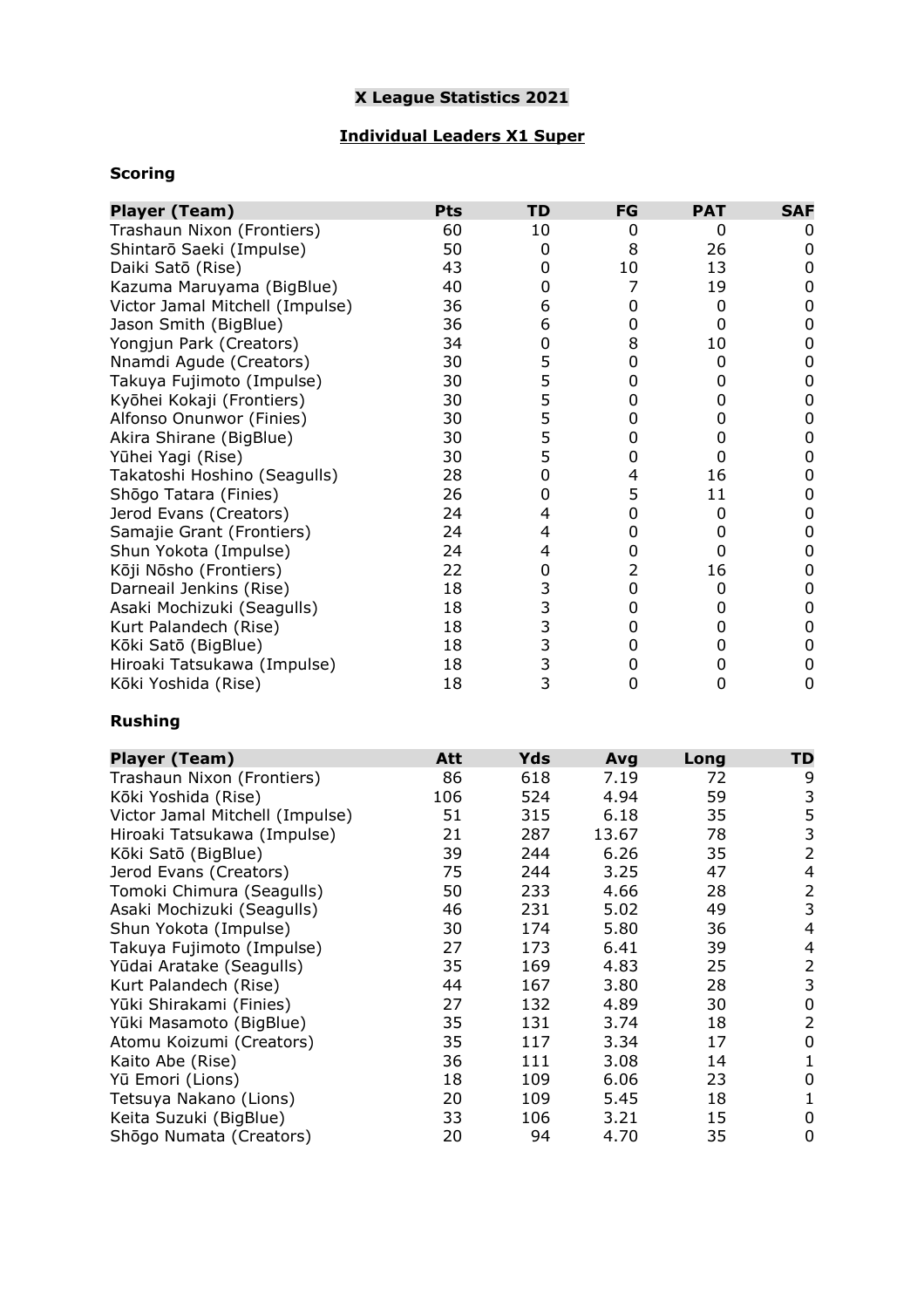## **Passing Efficiency (by NCAA Passer Rating formula, min. 14 attempts per game)**

| <b>Player (Team)</b>                                                         | Att | Com | <b>Perc</b> | Yds  | Long | TD.           | <b>INT</b> | Rating |
|------------------------------------------------------------------------------|-----|-----|-------------|------|------|---------------|------------|--------|
| Tsubasa Takagi (Frontiers)                                                   | 167 | 107 | 64.1        | 1375 | 58   | 12            | 2          | 154.55 |
| Jimmy Laughrea (Seagulls)                                                    | 71  | 40  | 56.3        | 527  | 38   | 7             | 3          | 142.77 |
| Anthony Lawrence (Impulse)                                                   | 128 | 82  | 64.1        | 903  | 95   | 6             |            | 137.23 |
| Kurt Palandech (Rise)                                                        | 204 | 130 | 63.7        | 1409 | 53   | 9             | 4          | 132.38 |
| Yūki Masamoto (BigBlue)                                                      | 284 | 159 | 56.0        | 1965 | 72   | 19            | 9          | 129.85 |
| Masayuki Kobayashi (Seagulls)                                                | 76  | 45  | 59.2        | 534  | 57   | $\mathcal{L}$ | 3          | 119.02 |
| Cody Sokol (Finies)                                                          | 178 | 101 | 56.7        | 1071 | 45   | 8             | 4          | 117.62 |
| Jerod Evans (Creators)                                                       | 219 | 99  | 45.2        | 1261 | 73   | 6             | q          | 94.39  |
| Top Non-Qualifiers (less than 14 attempts per game, min. 20 total attempts): |     |     |             |      |      |               |            |        |
| Rintarō Majima (BigBlue)                                                     | 21  | 15  | 71.4        | 165  | 36   | 2             | 0          | 168.86 |
| Takuya Ishiuchi (Impulse)                                                    | 28  | 13  | 46.4        | 270  | 52   | 3             | 0          | 162.79 |

#### **Receiving**

| <b>Player (Team)</b>            | <b>Rec</b> | <b>Yds</b> | Avg   | Long | TD            |
|---------------------------------|------------|------------|-------|------|---------------|
| John Stanton (BigBlue)          | 38         | 384        | 10.11 | 45   | 2             |
| Alfonso Onunwor (Finies)        | 36         | 455        | 12.64 | 45   | 3             |
| Nnamdi Agude (Creators)         | 35         | 656        | 18.74 | 73   | 5             |
| Akira Shirane (BigBlue)         | 30         | 355        | 11.83 | 34   | 5             |
| Yūhei Yagi (Rise)               | 27         | 351        | 13.00 | 35   | 5             |
| Samajie Grant (Frontiers)       | 22         | 295        | 13.41 | 35   | 4             |
| Jason Smith (BigBlue)           | 20         | 384        | 19.20 | 72   | 6             |
| Hirotsugu Hayashi (Creators)    | 19         | 157        | 8.26  | 41   | 1             |
| Riki Matsui (Frontiers)         | 18         | 260        | 14.44 | 41   | 2             |
| Aruto Nishimura (Seagulls)      | 18         | 236        | 13.11 | 57   | 1             |
| Takato Kido (Impulse)           | 17         | 267        | 15.71 | 95   | 2             |
| Tarō Mizuno (Seagulls)          | 17         | 258        | 15.18 | 35   | 1             |
| Trashaun Nixon (Frontiers)      | 17         | 210        | 12.35 | 49   |               |
| Ryūki Suzuki (BigBlue)          | 16         | 186        | 11.63 | 71   |               |
| Tsubasa Brennan (Impulse)       | 15         | 244        | 16.27 | 48   | $\mathcal{P}$ |
| Junpei Yoshimoto (Frontiers)    | 14         | 200        | 14.29 | 58   | $\mathcal{P}$ |
| Kyōhei Kokaji (Frontiers)       | 13         | 220        | 16.92 | 58   | 4             |
| Naoki Matsuoka (BigBlue)        | 13         | 204        | 15.69 | 61   | 1             |
| Hiroki Uchida (Finies)          | 13         | 147        | 11.31 | 43   | 2             |
| Victor Jamal Mitchell (Impulse) | 13         | 122        | 9.38  | 40   | 1             |

#### **Receiving Yards**

| <b>Player (Team)</b>         | Yds | Rec | Avg   | Long | TD             |
|------------------------------|-----|-----|-------|------|----------------|
| Nnamdi Agude (Creators)      | 656 | 35  | 18.74 | 73   | 5              |
| Alfonso Onunwor (Finies)     | 455 | 36  | 12.64 | 45   | 3              |
| Jason Smith (BigBlue)        | 384 | 20  | 19.20 | 72   | 6              |
| John Stanton (BigBlue)       | 384 | 38  | 10.11 | 45   | $\overline{2}$ |
| Akira Shirane (BigBlue)      | 355 | 30  | 11.83 | 34   | 5              |
| Yūhei Yagi (Rise)            | 351 | 27  | 13.00 | 35   | 5              |
| Samajie Grant (Frontiers)    | 295 | 22  | 13.41 | 35   | 4              |
| Takato Kido (Impulse)        | 267 | 17  | 15.71 | 95   | $\overline{2}$ |
| Riki Matsui (Frontiers)      | 260 | 18  | 14.44 | 41   | 2              |
| Tarō Mizuno (Seagulls)       | 258 | 17  | 15.18 | 35   | 1              |
| Tsubasa Brennan (Impulse)    | 244 | 15  | 16.27 | 48   | 2              |
| Aruto Nishimura (Seagulls)   | 236 | 18  | 13.11 | 57   | 1              |
| Kyōhei Kokaji (Frontiers)    | 220 | 13  | 16.92 | 58   | 4              |
| Trashaun Nixon (Frontiers)   | 210 | 17  | 12.35 | 49   | 1              |
| Darneail Jenkins (Rise)      | 205 | 12  | 17.08 | 53   | 3              |
| Naoki Matsuoka (BigBlue)     | 204 | 13  | 15.69 | 61   |                |
| Junpei Yoshimoto (Frontiers) | 200 | 14  | 14.29 | 58   | $\overline{2}$ |
| Ryūki Suzuki (BigBlue)       | 186 | 16  | 11.63 | 71   | 1              |
| Kōsuke Kosaka (Rise)         | 177 | 12  | 14.75 | 40   | 1              |
| Hirotsugu Hayashi (Creators) | 157 | 19  | 8.26  | 41   | 1              |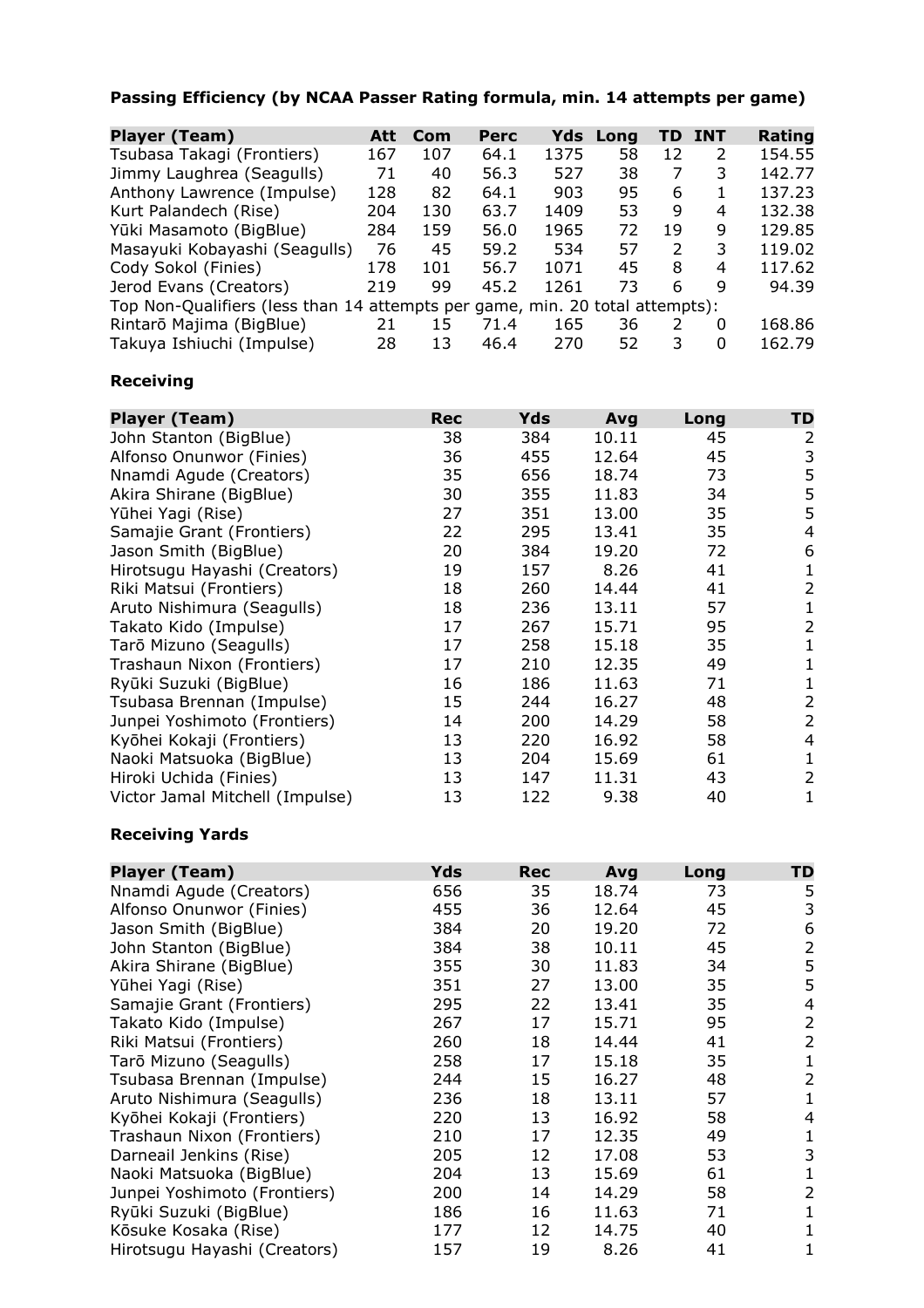## **Kicking**

| <b>Player (Team)</b>            | FG        |       | Perc Long | <b>PAT</b> | Perc  | <b>Pts</b> |
|---------------------------------|-----------|-------|-----------|------------|-------|------------|
| Shintarō Saeki (Impulse)        | $8 - 12$  | 66.7  | 48        | $26 - 26$  | 100.0 | 50         |
| Daiki Satō (Rise)               | $10 - 14$ | 71.4  | 44        | $13 - 14$  | 92.9  | 43         |
| Kazuma Maruyama (BigBlue)       | 7-8       | 87.5  | 48        | $19-19$    | 100.0 | 40         |
| Yongjun Park (Creators)         | $8 - 10$  | 80.0  | 52        | $10 - 11$  | 90.9  | 34         |
| Takatoshi Hoshino (Seagulls)    | $4 - 6$   | 66.7  | 47        | $16 - 17$  | 94.1  | 28         |
| Shōgo Tatara (Finies)           | $5 - 7$   | 71.4  | 36        | $11 - 11$  | 100.0 | 26         |
| Kōji Nōsho (Frontiers)          | $2 - 8$   | 25.0  | 40        | $16 - 17$  | 94.1  | 22         |
| Yūto Fukuoka (BigBlue)          | $1 - 1$   | 100.0 | 33        | $7 - 7$    | 100.0 | 10         |
| Hidetetsu Nishimura (Frontiers) | $1 - 4$   | 25.0  | 24        | $6 - 6$    | 100.0 | 9          |
| Takeru Yamasaki (Seagulls)      | $2 - 2$   | 100.0 | 48        | $1 - 1$    | 100.0 | 7          |
| Keisuke Kimura (Lions)          | $1 - 2$   | 50.0  | 44        | $3 - 3$    | 100.0 | 6          |
| Eita Saeki (Impulse)            | $0 - 2$   | 0.0   |           | $5-6$      | 83.3  | 5          |
| Keisuke Taira (Rise)            | $0 - 1$   | 0.0   |           | $0 - 0$    | 0.0   | 0          |

#### **Defense (ranked by tackles)**

| <b>Player (Team)</b>          | <b>Tackles</b> | <b>QBS</b> | <b>INT</b>     | TD | <b>SAF</b> |
|-------------------------------|----------------|------------|----------------|----|------------|
| Herbert Gamboa (BigBlue)      | 39.0           | 0.0        | 0              | 0  |            |
| Mamoru Morigami (Creators)    | 24.5           | 0.0        | 0              | 0  |            |
| Keita Naruse (Seagulls)       | 22.0           | 1.0        |                | 0  |            |
| Daiki Ishigaki (Finies)       | 22.0           | 0.0        |                | 0  |            |
| Yoshiki Tanaka (Rise)         | 21.5           | 0.0        | 0              | O  |            |
| Lee Hightower (Rise)          | 19.5           | 0.0        | 2              | 0  |            |
| Yūki Oda (Rise)               | 19.0           | 0.0        | $\overline{2}$ | 0  | O          |
| Toshiki Kimura (Finies)       | 18.5           | 0.0        | 2              | 0  |            |
| Hiroki Tokumo (Frontiers)     | 16.5           | 1.0        |                | O  |            |
| Shōta Aone (Impulse)          | 16.0           | 0.0        |                | 0  |            |
| Bronson Beatty (Seagulls)     | 16.0           | 0.0        |                | 0  |            |
| Yūichirō Kuge (Frontiers)     | 16.0           | 0.0        |                | 0  |            |
| Tsubasa Terayabashi (BigBlue) | 16.0           | 0.0        | O              |    |            |
| Ryōta Okuda (Frontiers)       | 15.5           | 0.0        | 3              |    |            |
| Tōru Sakuma (Rise)            | 15.5           | 0.0        | O              | 0  |            |
| Naoki Hayashi (Impulse)       | 15.0           | 0.0        | 0              | 0  | O          |
| Takuya Iwamoto (Seagulls)     | 14.5           | 1.0        | O              | 0  |            |
| Masaki Katō (Impulse)         | 14.5           | 0.0        | O              | 0  |            |
| Junki Masuyama (Rise)         | 14.5           | 0.0        | 0              | 0  |            |
| Shōgo Nakatani (BigBlue)      | 14.5           | 0.0        |                | O  | 0          |

#### **Interception Returns (more than two total returns)**

| <b>Player (Team)</b>                                                          | Returns | Yards | Long | <b>TD</b> |
|-------------------------------------------------------------------------------|---------|-------|------|-----------|
| Ryōta Okuda (Frontiers)                                                       |         | 19    |      |           |
| (Followed by 13 players with 2 interceptions, none returned for a touchdown.) |         |       |      |           |

#### **Quarterback Sacks (more than one total sacks)**

| <b>Player (Team)</b>         | QBS | <b>Yds Lost</b> | <b>Tackles</b> | <b>SAF</b> |
|------------------------------|-----|-----------------|----------------|------------|
| Jebrai Regan (Creators)      | 3.5 | 35              | 11.5           |            |
| Jaboree Williams (Impulse)   | 3.0 | 12              | 11.5           | 2          |
| Taisuke Miyagawa (Frontiers) | 2.0 | 28              | 2.0            | 0          |
| Ryō Takahashi (Rise)         | 2.0 | 23              | 3.5            | 0          |
| James Brooks (BigBlue)       | 2.0 | 22              | 12.5           | 0          |
| Kento Ikeda (Frontiers)      | 2.0 | 22              | 4.0            | 0          |
| David Motu (Impulse)         | 2.0 | 16              | 4.5            | 0          |
| Cardell Rawlings (Finies)    | 2.0 | 14              | 12.5           | 0          |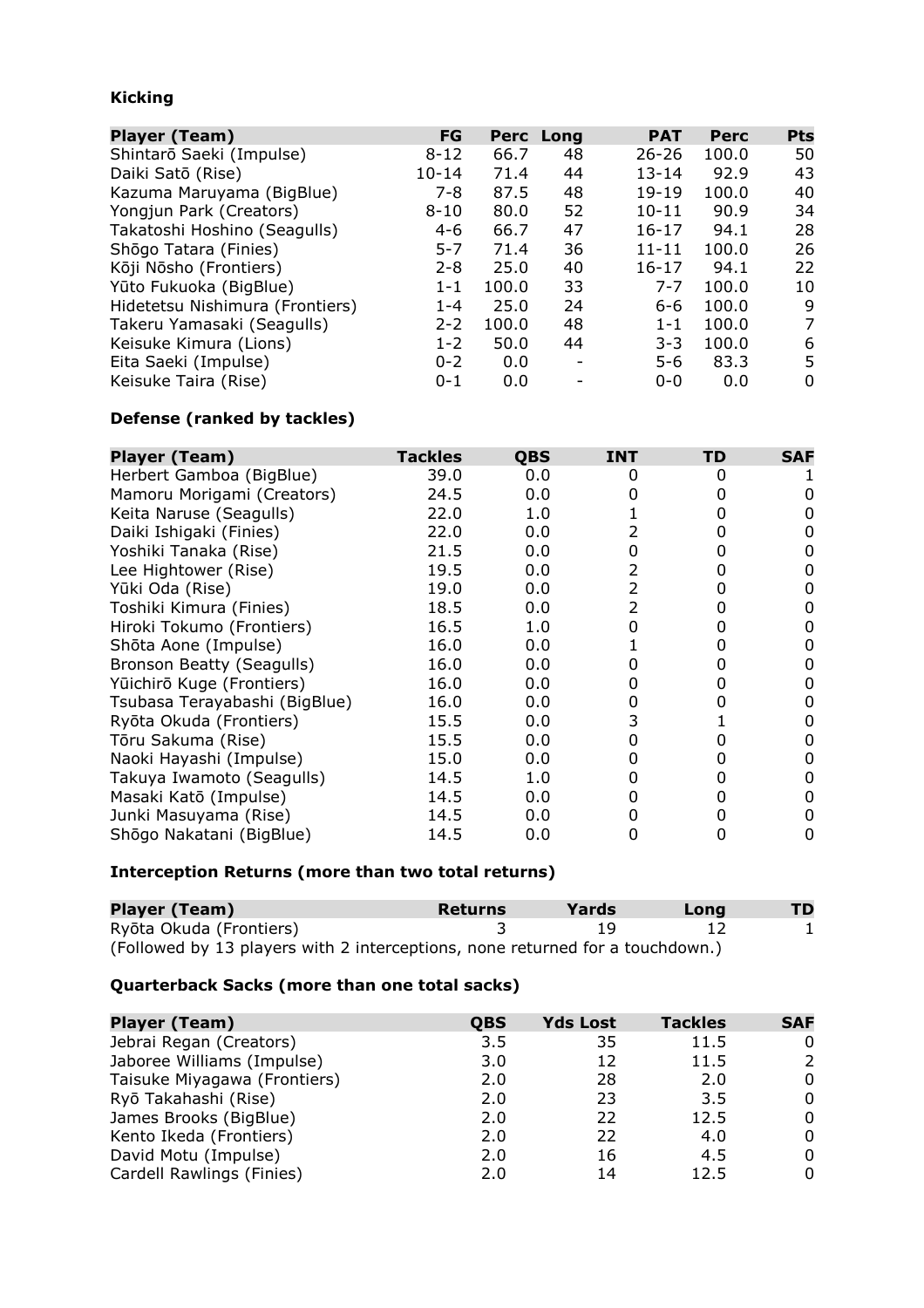## **X League Statistics 2021**

## **Individual Leaders X1 Area**

## **Scoring**

| <b>Player (Team)</b>                | Pts | <b>TD</b>                             | FG             | <b>PAT</b> | <b>SAF</b>       |
|-------------------------------------|-----|---------------------------------------|----------------|------------|------------------|
| Shintarō Nishioka (Challengers)     | 46  | 0                                     | 7              | 25         | 0                |
| Hikari Umegaki (Silver Star)        | 44  | 0                                     | 10             | 14         | 0                |
| Takato Itō (Suns)                   | 36  | 6                                     | 0              | 0          | 0                |
| Robert Earl Johnson (Challengers)   | 36  | 6                                     | 0              | 0          | 0                |
| Itaru Yoshino (Suns)                | 36  | $\mathbf 0$                           | 4              | 24         | $\pmb{0}$        |
| Daisuke Aoki (Deers)                | 33  | $\mathbf 0$                           | 6              | 15         | $\boldsymbol{0}$ |
| Takurō Abe (Challengers)            | 32  | 5                                     | 0              | 2          | $\pmb{0}$        |
| Donnie King Jr. (Suns)              | 30  | 5                                     | 0              | 0          | $\pmb{0}$        |
| Tetsu Onuki (Caterpillars)          | 30  | 5                                     | 0              | 0          | $\pmb{0}$        |
| Akira Kameyama (Challengers)        | 24  | $\overline{\mathbf{4}}$               | 0              | 0          | $\pmb{0}$        |
| Kazuki Kawabata (Black Eagles)      | 24  | 4                                     | 0              | 0          | $\pmb{0}$        |
| Tsukasa Kuwahara (Minerva)          | 24  | 4                                     | 0              | 0          | $\boldsymbol{0}$ |
| Garrett Samuel Safron (Challengers) | 24  | 4                                     | 0              | 0          | $\boldsymbol{0}$ |
| Yūki Sugita (Deers)                 | 24  | 4                                     | 0              | 0          | $\boldsymbol{0}$ |
| Yūki Maruoka (Black Eagles)         | 24  | $\mathbf 0$                           | $\overline{4}$ | 12         | $\boldsymbol{0}$ |
| Hiroyuki Akatsu (Pirates)           | 20  | $\mathbf 0$                           | $\overline{4}$ | 8          | $\boldsymbol{0}$ |
| Yūta Hayashi (Silver Star)          | 18  | 3                                     | 0              | 0          | $\boldsymbol{0}$ |
| Yūki Iwanaga (Suns)                 | 18  | $\begin{array}{c} 3 \\ 3 \end{array}$ | 0              | 0          | $\boldsymbol{0}$ |
| Kazuki Iwata (Silver Star)          | 18  |                                       | 0              | 0          | $\boldsymbol{0}$ |
| Naoki Maeda (Deers)                 | 18  |                                       | 0              | 0          | $\boldsymbol{0}$ |
| Yūki Ogawa (Deers)                  | 18  | 3                                     | 0              | 0          | $\boldsymbol{0}$ |
| Haruki Sakanashi (Caterpillars)     | 18  | 3                                     | 0              | 0          | $\boldsymbol{0}$ |
| Yoshiki Satō (Caterpillars)         | 18  | 3                                     | 0              | 0          | $\boldsymbol{0}$ |
| Shūhei Sendai (Deers)               | 18  | 3                                     | 0              | 0          | $\boldsymbol{0}$ |
| Raizō Suzuki (Silver Star)          | 18  | 3                                     | 0              | 0          | $\boldsymbol{0}$ |
| Moyuru Tanaka (Black Eagles)        | 18  | 3                                     | 0              | 0          | $\boldsymbol{0}$ |
| Shunsuke Wada (Suns)                | 18  | 3                                     | 0              | 0          | $\pmb{0}$        |
| Shunsuke Kawazu (Minerva)           | 18  | $\mathbf 0$                           | 4              | 6          | 0                |
| Tatsuya Yamaguchi (Eagles)          | 16  | 0                                     | 3              | 7          | $\pmb{0}$        |
| Yū Hirota (Caterpillars)            | 16  | 0                                     | $\overline{2}$ | 10         | 0                |
| Yūki Amada (Bullseyes)              | 14  | $\overline{2}$                        | 0              | 2          | 0                |
| <b>Rushing</b>                      |     |                                       |                |            |                  |
| <b>Player (Team)</b>                | Att | Yds                                   | Avg            | Long       | <b>TD</b>        |
| Brandon Berry (Suns)                | 65  | 505                                   | 7.77           | 67         | $\overline{2}$   |
| Rikuto Yamada (Challengers)         | 59  | 380                                   | 6.44           | 33         | 1                |
| Hiroshi Kawamura (Silver Star)      | 45  | 352                                   | 7.82           | 73         | $\mathbf{1}$     |
| Yūshirō Sakai (Black Eagles)        | 50  | 294                                   | 5.88           | 32         | 0                |
| Garrett Samuel Safron (Challengers) | 46  | 286                                   | 6.22           | 44         | 4                |
| Naoki Miura (Cyclones)              | 83  | 252                                   | 3.04           | 32         | 0                |
| Kōhei Kusano (Pirates)              | 40  | 250                                   | 6.25           | 28         | 0                |
| Yōsuke Inoue (Bulls)                | 63  | 240                                   | 3.81           | 63         | $\mathbf{1}$     |

| Yūshirō Sakai (Black Eagles)        | 50 | 294 | 5.88  | 32 | 0 |
|-------------------------------------|----|-----|-------|----|---|
| Garrett Samuel Safron (Challengers) | 46 | 286 | 6.22  | 44 | 4 |
| Naoki Miura (Cyclones)              | 83 | 252 | 3.04  | 32 | 0 |
| Kōhei Kusano (Pirates)              | 40 | 250 | 6.25  | 28 | 0 |
| Yōsuke Inoue (Bulls)                | 63 | 240 | 3.81  | 63 |   |
| Atsushi Ioka (Minerva)              | 47 | 220 | 4.68  | 46 | 0 |
| Tarō Yoshimitsu (Caterpillars)      | 44 | 210 | 4.77  | 28 |   |
| Takashi Miyako (Deers)              | 42 | 206 | 4.90  | 19 |   |
| Daiki Hori (Minerva)                | 50 | 201 | 4.02  | 33 | 0 |
| Haruki Sakanashi (Caterpillars)     | 24 | 194 | 8.08  | 38 | 3 |
| Yutaka Tatsumi (Challengers)        | 35 | 175 | 5.00  | 30 |   |
| Takato Itō (Suns)                   | 18 | 168 | 9.33  | 51 |   |
| Ryōya Kataoka (Caterpillars)        | 24 | 148 | 6.17  | 28 |   |
| Moyuru Tanaka (Black Eagles)        | 22 | 144 | 6.55  | 30 | 3 |
| Shū Yashiro (Deers)                 | 19 | 141 | 7.42  | 54 | 2 |
| Kento Hada (Black Eagles)           | 13 | 133 | 10.23 | 48 |   |
| Kazuki Iwata (Silver Star)          | 29 | 132 | 4.55  | 18 | 3 |
|                                     |    |     |       |    |   |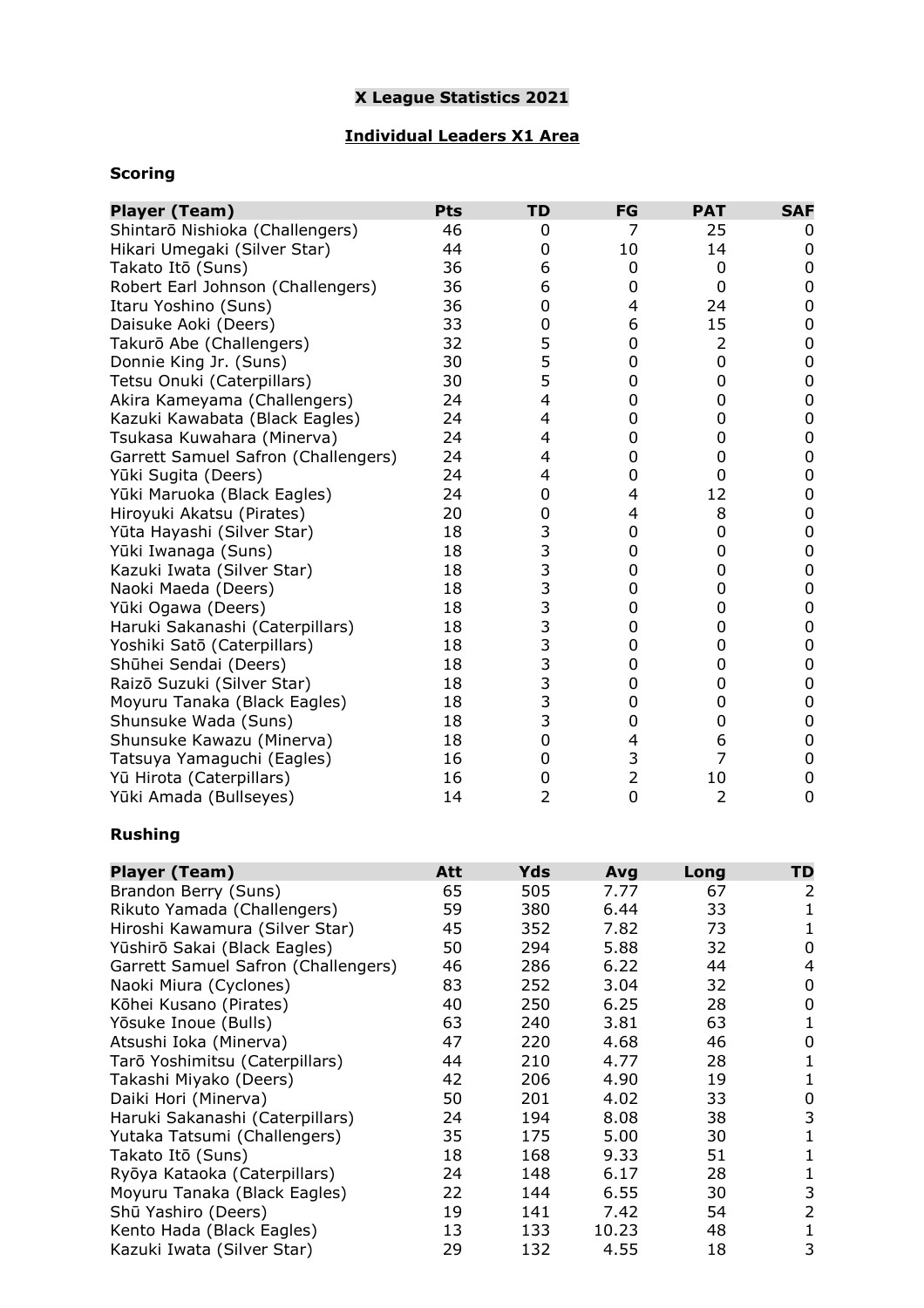# **Passing Efficiency (by NCAA Passer Rating formula, min. 14 attempts per game)**

| <b>Player (Team)</b>                                                         | Att | Com | Perc |      | <b>Yds Long</b> | TD            | <b>INT</b>     | Rating |
|------------------------------------------------------------------------------|-----|-----|------|------|-----------------|---------------|----------------|--------|
| Yūto Nishiyama (Suns)                                                        | 127 | 79  | 62.2 | 1174 | 61              | 15            | 4              | 172.53 |
| Garrett S. Safron (Challengers)                                              | 167 | 108 | 64.7 | 1395 | 47              | 15            | 3              | 160.89 |
| Shōtarō Ōwada (Deers)                                                        | 188 | 103 | 54.8 | 1323 | 68              | 17            | 4              | 139.49 |
| Daisuke Tanaka (Silver Star)                                                 | 108 | 70  | 64.8 | 696  | 76              | 8             | 6              | 132.28 |
| Takafumi Suzuki (Minerva)                                                    | 125 | 70  | 56.0 | 956  | 64              | 6             | 5.             | 128.08 |
| Teppei Shibasaki (Caterpillars)                                              | 139 | 83  | 59.7 | 867  | 40              | 8             | $\overline{7}$ | 121.03 |
| Yūto Todoroki (Black Eagles)                                                 | 48  | 30  | 62.5 | 297  | 33              | 2             | 3              | 115.73 |
| Ryōsuke Nishizawa (Pirates)                                                  | 158 | 88  | 55.7 | 974  | 38              | 4             | $\mathcal{P}$  | 113.30 |
| Sōya Kamiya (Cyclones)                                                       | 56  | 27  | 48.2 | 334  | 44              | 2             | 1              | 106.53 |
| Tsukasa Minamitake (Bullseyes)                                               | 175 | 89  | 50.9 | 898  | 61              | 5             | q              | 93.10  |
| Kōhei Ōtaka (Black Eagles)                                                   | 73  | 30  | 41.1 | 510  | 73              | 3             | 10             | 85.95  |
| Tatsuhiro Tokizaki (Bulls)                                                   | 108 | 50  | 46.3 | 439  | 40              | $\Omega$      | 6              | 69.33  |
| Top Non-Qualifiers (less than 14 attempts per game, min. 20 total attempts): |     |     |      |      |                 |               |                |        |
| Kazuma Andō (Silver Star)                                                    | 33  | 26  | 78.8 | 249  | 36              |               | 1              | 146.11 |
| Satoshi Tagawa (Caterpillars)                                                | 27  | 17  | 63.0 | 164  | 30              | $\mathcal{L}$ | 0              | 138.43 |
| Shinobu Satō (Eagles)                                                        | 53  | 27  | 50.9 | 342  | 52              | $\mathcal{P}$ | 3              | 106.28 |

## **Receiving**

| <b>Player (Team)</b>              | <b>Rec</b> | Yds | Avg   | Long | TD |
|-----------------------------------|------------|-----|-------|------|----|
| Akira Kameyama (Challengers)      | 34         | 396 | 11.65 | 47   | 4  |
| Robert Earl Johnson (Challengers) | 30         | 525 | 17.50 | 39   | 6  |
| Tetsu Onuki (Caterpillars)        | 27         | 331 | 12.26 | 31   | 5  |
| Tsukasa Kuwahara (Minerva)        | 25         | 446 | 17.84 | 64   | 4  |
| Donnie King Jr. (Suns)            | 24         | 431 | 17.96 | 49   | 5  |
| Takurō Abe (Challengers)          | 24         | 285 | 11.88 | 21   | 4  |
| Takato Itō (Suns)                 | 21         | 364 | 17.33 | 61   | 5  |
| Kōki Tsuneyoshi (Eagles)          | 19         | 159 | 8.37  | 31   | 1  |
| Hiroyuki Akatsu (Pirates)         | 18         | 225 | 12.50 | 31   | 0  |
| Eiji Suzuki (Bullseyes)           | 18         | 183 | 10.17 | 54   |    |
| Yūki Amada (Bullseyes)            | 17         | 275 | 16.18 | 61   | 2  |
| Yūki Iwanaga (Suns)               | 17         | 229 | 13.47 | 50   | 3  |
| Masaki Kawanami (Caterpillars)    | 17         | 208 | 12.24 | 40   | 1  |
| Yūta Hayashi (Silver Star)        | 16         | 228 | 14.25 | 28   | 3  |
| Hiroshi Ōmichi (Pirates)          | 16         | 210 | 13.13 | 35   |    |
| Yūto Ōnishi (Bulls)               | 15         | 174 | 11.60 | 25   | 0  |
| Kazuki Kawabata (Black Eagles)    | 14         | 320 | 22.86 | 73   | 3  |
| Yūki Sugita (Deers)               | 14         | 226 | 16.14 | 40   | 4  |
| Yoshiki Satō (Caterpillars)       | 14         | 172 | 12.29 | 28   | 3  |
| Yūki Ogawa (Deers)                | 13         | 87  | 6.69  | 14   | 3  |

#### **Receiving Yards**

| <b>Player (Team)</b>              | <b>Yds</b> | <b>Rec</b> | Avg   | Long | TD |
|-----------------------------------|------------|------------|-------|------|----|
| Robert Earl Johnson (Challengers) | 525        | 30         | 17.50 | 39   | 6  |
| Tsukasa Kuwahara (Minerva)        | 446        | 25         | 17.84 | 64   | 4  |
| Donnie King Jr. (Suns)            | 431        | 24         | 17.96 | 49   | 5  |
| Akira Kameyama (Challengers)      | 396        | 34         | 11.65 | 47   | 4  |
| Takato Itō (Suns)                 | 364        | 21         | 17.33 | 61   | 5  |
| Tetsu Onuki (Caterpillars)        | 331        | 27         | 12.26 | 31   | 5  |
| Kazuki Kawabata (Black Eagles)    | 320        | 14         | 22.86 | 73   | 3  |
| Takurō Abe (Challengers)          | 285        | 24         | 11.88 | 21   | 4  |
| Yūki Amada (Bullseyes)            | 275        | 17         | 16.18 | 61   | 2  |
| Yūki Iwanaga (Suns)               | 229        | 17         | 13.47 | 50   | 3  |
| Yūta Hayashi (Silver Star)        | 228        | 16         | 14.25 | 28   | 3  |
| Yūki Sugita (Deers)               | 226        | 14         | 16.14 | 40   | 4  |
| Hiroyuki Akatsu (Pirates)         | 225        | 18         | 12.50 | 31   | 0  |
| Hiroshi Ōmichi (Pirates)          | 210        | 16         | 13.13 | 35   |    |
| Masaki Kawanami (Caterpillars)    | 208        | 17         | 12.24 | 40   |    |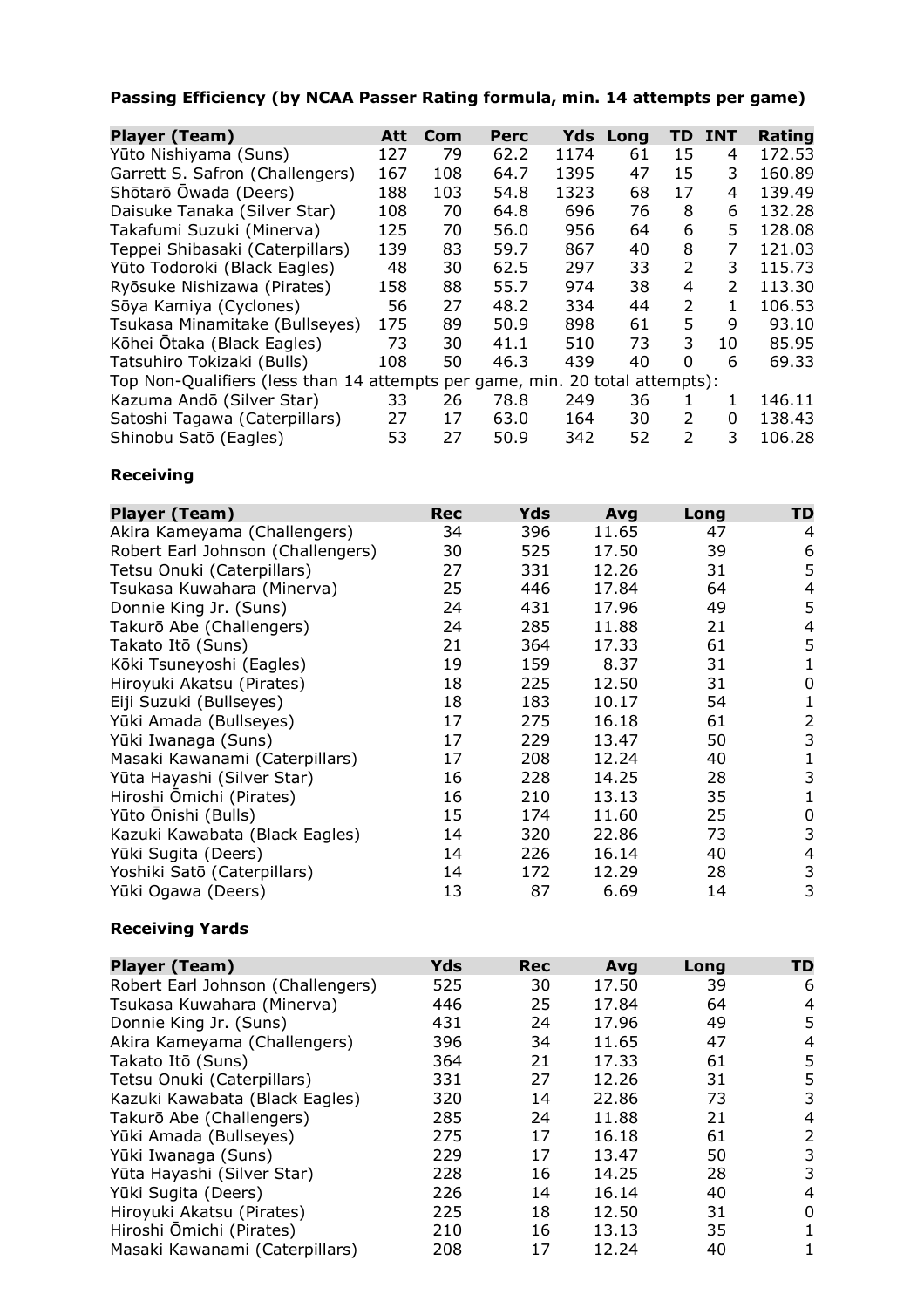| Kazuki Kobayashi (Silver Star)<br>Eiji Suzuki (Bullseyes)<br>Keishi Kinoshita (Black Eagles)<br>Anthony M. Sakamoto (Cyclones)<br>Yūto Ōnishi (Bulls)<br>Yoshiki Satō (Caterpillars) | 189<br>183<br>179<br>177<br>174<br>172 | 10<br>18<br>10<br>9<br>15<br>14 | 18.90<br>10.17<br>17.90<br>19.67<br>11.60<br>12.29 | 76<br>54<br>47<br>42<br>25<br>28 | 0<br>3 |
|--------------------------------------------------------------------------------------------------------------------------------------------------------------------------------------|----------------------------------------|---------------------------------|----------------------------------------------------|----------------------------------|--------|
| Kōki Tsuneyoshi (Eagles)                                                                                                                                                             | 159                                    | 19                              | 8.37                                               | 31                               | 3      |
| Naoki Maeda (Deers)                                                                                                                                                                  | 150                                    | 9                               | 16.67                                              | 31                               |        |

## **Kicking**

| <b>Player (Team)</b>            | FG        |       | Perc Long                | <b>PAT</b> | <b>Perc</b> | <b>Pts</b>     |
|---------------------------------|-----------|-------|--------------------------|------------|-------------|----------------|
| Shintarō Nishioka (Challengers) | 7-9       | 77.8  | 50                       | $25 - 26$  | 96.1        | 46             |
| Hikari Umegaki (Silver Star)    | $10 - 12$ | 83.3  | 52                       | $14 - 16$  | 87.5        | 44             |
| Itaru Yoshino (Suns)            | $4 - 4$   | 100.0 | 42                       | $24 - 25$  | 96.0        | 36             |
| Daisuke Aoki (Deers)            | $6 - 7$   | 85.7  | 47                       | $15 - 15$  | 100.0       | 33             |
| Yūki Maruoka (Black Eagles)     | $4 - 5$   | 80.0  | 36                       | 12-12      | 100.0       | 24             |
| Hiroyuki Akatsu (Pirates)       | $4 - 6$   | 66.7  | 45                       | $8 - 8$    | 100.0       | 20             |
| Shunsuke Kawazu (Minerva)       | $4 - 6$   | 66.7  | 32                       | $6 - 7$    | 85.7        | 18             |
| Tatsuya Yamaguchi (Eagles)      | $3 - 5$   | 60.0  | 36                       | $7 - 7$    | 100.0       | 16             |
| Yū Hirota (Caterpillars)        | $2 - 4$   | 50.0  | 39                       | $10 - 10$  | 100.0       | 16             |
| Yūta Sumitani (Bullseyes)       | $2 - 5$   | 40.0  | 36                       | $5 - 5$    | 100.0       | 11             |
| Kiyomasa Uchiumi (Deers)        | $1 - 3$   | 33.3  | 33                       | $7 - 7$    | 100.0       | 10             |
| Naoya Takahashi (Bulls)         | $2 - 5$   | 40.0  | 36                       | $3 - 3$    | 100.0       | 9              |
| Ryūichi Harashima (Eagles)      | $1 - 2$   | 50.0  | 30                       | $4 - 4$    | 100.0       | $\overline{7}$ |
| Kōsuke Andō (Caterpillars)      | $0 - 0$   | 0.0   | $\overline{\phantom{a}}$ | $7 - 7$    | 100.0       | 7              |
| Takuto Matsuhisa (Cyclones)     | $2 - 3$   | 66.7  | 32                       | $0 - 1$    | 0.0         | 6              |
| Kojirō Yamamoto (Silver Star)   | $1 - 1$   | 100.0 | 20                       | $3 - 4$    | 75.0        | 6              |
| Anthony M. Sakamoto (Cyclones)  | $1 - 4$   | 25.0  | 29                       | $3 - 3$    | 100.0       | 6              |
| Yūichirō Matsuda (Black Eagles) | 1-1       | 100.0 | 19                       | $2 - 2$    | 100.0       | 5              |
| Masaya Mizumura (Bulls)         | $1 - 1$   | 100.0 | 23                       | $0 - 0$    | 0.0         | 3              |
| Kōta Kanbe (Pirates)            | $0-0$     | 0.0   |                          | $2 - 2$    | 100.0       | $\overline{2}$ |
| Keisuke Fukui (Challengers)     | $0-0$     | 0.0   |                          | $1 - 1$    | 100.0       | 1              |
| Tomohiro Hirota (Bullseyes)     | $0-0$     | 0.0   |                          | $1 - 1$    | 100.0       | 1              |
| Heitarō Komatsu (Minerva)       | 0-1       | 0.0   |                          | $1 - 2$    | 50.0        | 1              |
| Ryōta Miyahara (Eagles)         | $0 - 1$   | 0.0   |                          | $0-0$      | 0.0         | 0              |

## **Defense (ranked by tackles)**

| <b>Player (Team)</b>            | <b>Tackles</b> | <b>QBS</b> | <b>INT</b> | TD | <b>SAF</b> |
|---------------------------------|----------------|------------|------------|----|------------|
| Michael R. Taylor (Challengers) | 31.5           | 0.0        | O          | O  |            |
| Yūki Ōtake (Eagles)             | 25.5           | 0.0        |            |    |            |
| Rikiya Yamamoto (Silver Star)   | 24.0           | 0.0        |            |    |            |
| Keisuke Tsutsui (Bulls)         | 23.5           | 0.0        |            |    |            |
| Ryō Taguchi (Cyclones)          | 23.5           | 1.0        | 0          |    |            |
| Tatsuya Yamaguchi (Eagles)      | 22.5           | 1.0        |            |    |            |
| Junpei Masuda (Bulls)           | 22.0           | 1.0        |            |    |            |
| Kiyoshirō Obara (Minerva)       | 22.0           | 1.0        |            |    | O          |
| Hirosumi Sugiyama (Suns)        | 21.0           | 0.0        |            |    |            |
| Kan Watanabe (Bulls)            | 21.0           | 0.0        |            |    |            |
| Jun Nakayama (Deers)            | 20.0           | 0.0        |            |    |            |
| Kenshirō Ōe (Challengers)       | 19.5           | 0.0        | O          | 0  |            |
| Naoto Ikeda (Cyclones)          | 18.5           | 0.0        | 2          |    |            |
| Takayuki Mizuta (Black Eagles)  | 18.0           | 1.0        |            |    |            |
| Daiki Matsumoto (Pirates)       | 18.0           | 0.0        |            |    |            |
| Keita Ishikawa (Eagles)         | 17.5           | 0.0        |            |    |            |
| Kōhei Nakano (Deers)            | 17.0           | 1.0        |            |    | O          |
| Naoki Koizumi (Suns)            | 17.0           | 1.0        |            |    |            |
| Yūsuke Satō (Deers)             | 17.0           | 1.0        |            |    |            |
| Naoki Yuasa (Pirates)           | 17.0           | 0.0        |            |    |            |